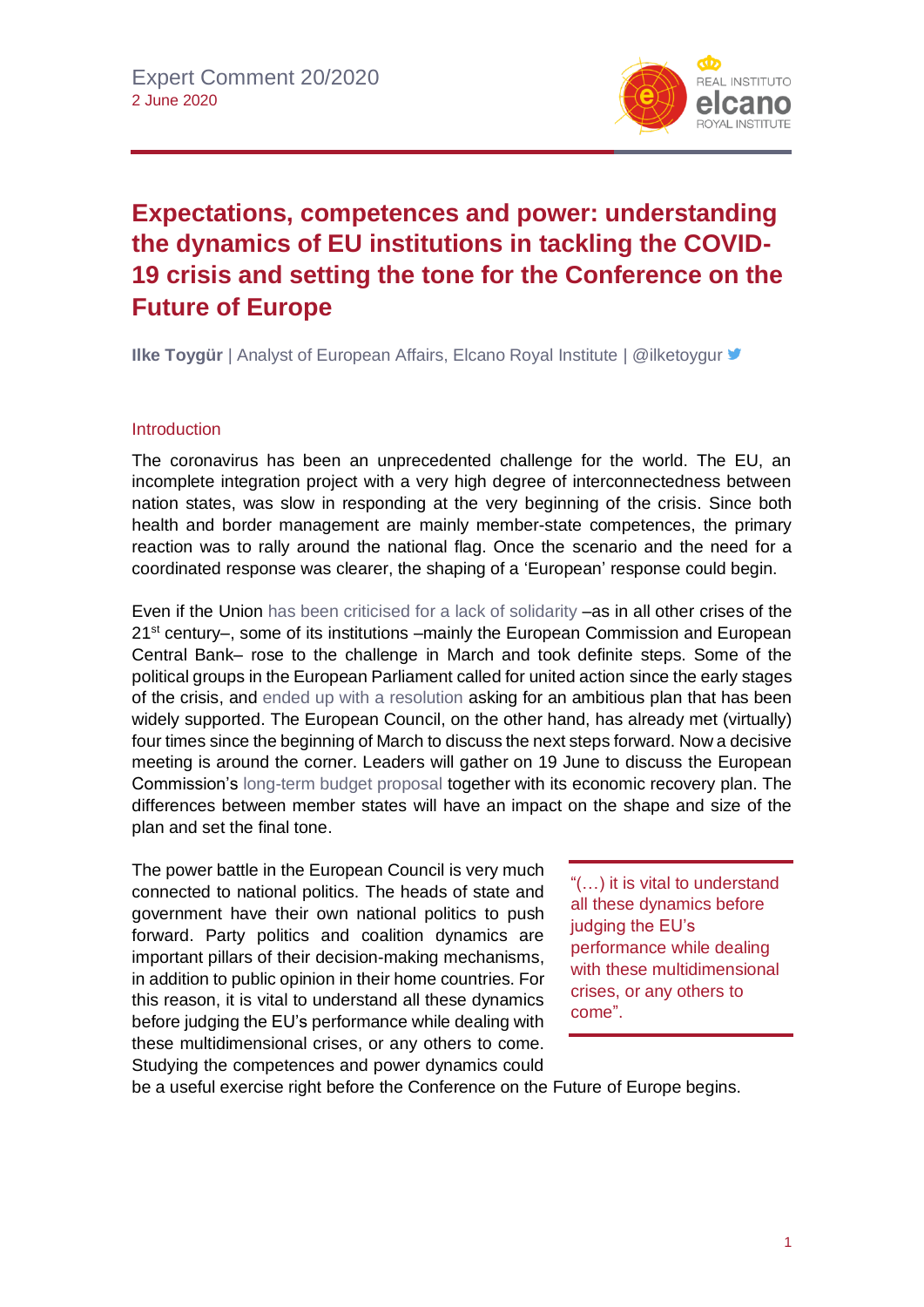## Institutional and political dynamics: do we need a power re-shuffle?

[The COVID-19 pandemic](https://especiales.realinstitutoelcano.org/coronavirus/?lang=en) has had asymmetric consequences for various member states in the Union. The severity of the pandemic in a country also defines each country's perspective and its expectations from the EU. This situation opens up the Pandora's box about decision-making in the EU, the role of institutions and the power balance within them and between them. To adjust expectations, it is important to understand the logic of competences and the distribution of power between institutions. This requires a knowledge of the functioning of supranational institutions, which should also be completed with background information on national interests.

It is clear that the centre of gravity has shifted in favour of the European Council as a result of the multiple crises that the EU has faced in the  $21<sup>st</sup>$  century. Having said that, the differences are at a historical high, with a significant degree of fragmentation, geographically and also ideologically. In addition, many governments are in coalition which makes it very difficult to come up

"The power dynamics should be revisited in the light of the Conference on the Future of Europe".

with agreements that will please all the partners. The current practice is ad-hoc cooperation between countries, instead of the historical solid alliances of the past. Intergovernmental bargaining and the power dynamics between member states play an important role in defining what will become 'the EU response'.

The [recently published Franco-German initiative](https://www.bundeskanzlerin.de/resource/blob/656734/1753772/414a4b5a1ca91d4f7146eeb2b39ee72b/2020-05-18-deutsch-franzoesischer-erklaerung-eng-data.pdf) for recovery is a very good example to understand the role national leaders play in the European decision-making mechanism. The German Chancellor, Angela Merkel, said that she had spoken to all the leaders in the European Council before agreeing on a compromise with the French President Emmanuel Macron. The initiative clearly set the scene in shaping the economic recovery plan of the European Commission.

When we are talking about national interests, there is the party-politics dimension and the interests of each government, depending on the electoral cycle. There is a gap between policies that enforce European integration (like moving forward with the fiscal union or coming up with a common health policy) and that will be politically beneficial for the politicians in office. If there is a poll on the horizon, the desire to please public opinion becomes very intense. In spite of this, politicians might have to invest in the future of European integration against the short-term interests of their own governments. That is not necessarily a virtue that is frequently found. We are see this situation in many countries, even if real leadership in times of crises requires the shaping of public opinion and not hiding behind it. There is a very thin line between the national interests of a country and the electoral interests of the political elite in office.

Positions in the European Council (and the Council of the EU) should be judged in light of all these dynamics. If you add to that that the members of the European Parliament are selected through national political parties and that the Commissioners are proposed by each country's government, there is a further twist. National governments and political elites play a key role in the EU. They should rise to the occasion at times of crisis and open the way for communitarian policies for the greater good.